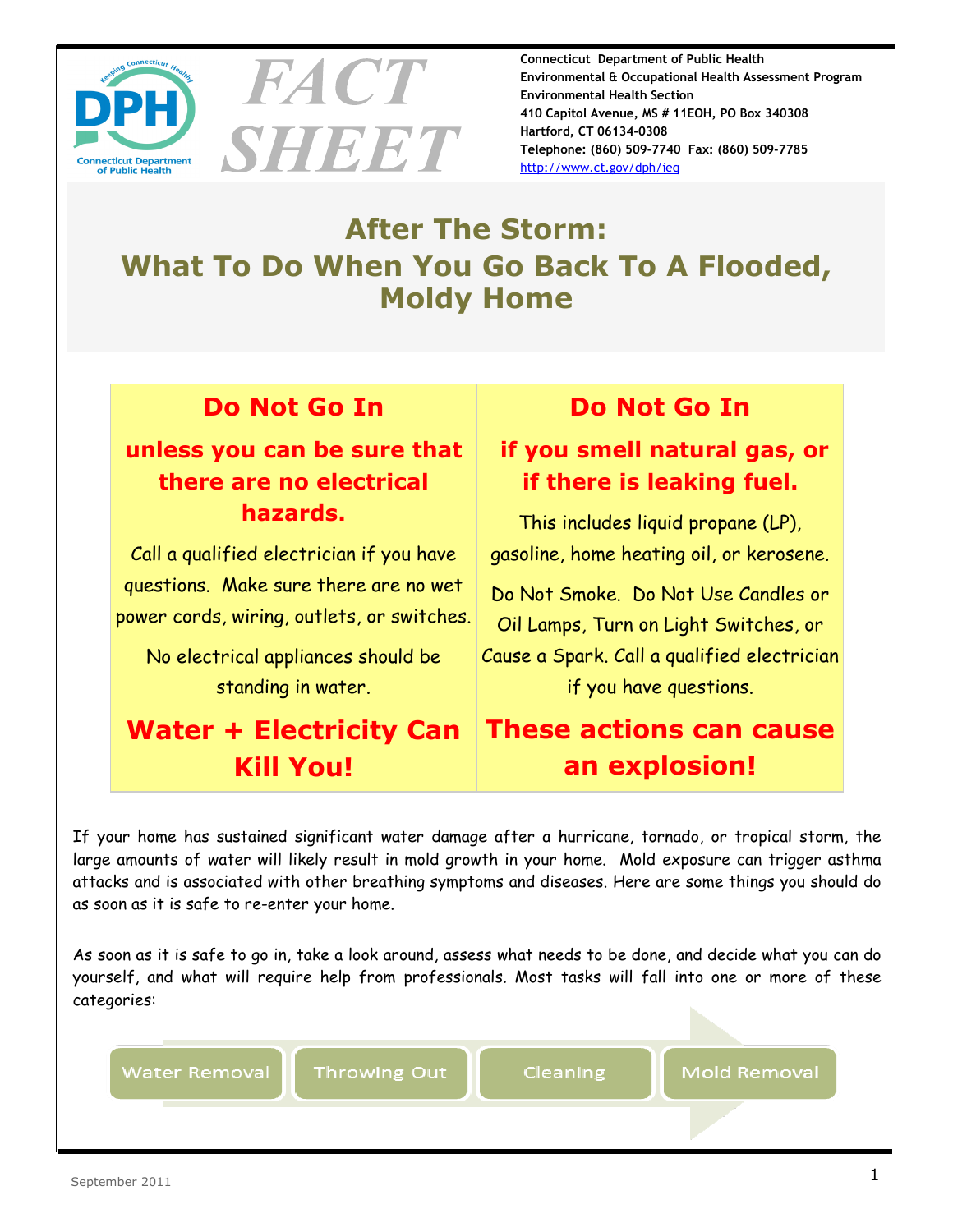## **Here Are Some Things That Should Be Done ASAP**

## **Water Removal**

The faster you can dry things out, the easier it will be to deal with the mold.

- Remove as much standing water as you can. You can use a wet vac (shop vac), buckets, or hand bilge pump (check sporting goods or marine stores). Turn on your sump pump if you have one.
- Turn on your dehumidifier. Consider buying one if you don't already have one.
- After the water is gone, use fans to dry out the area. Open windows and doors if it is not raining or excessively humid outside.
- If you use towels & such, wash them and either put them in a hot clothes dryer or hang them outside to dry.
- If carpeting has been wet for two days or more, it will most likely have to be thrown out, along with any padding underneath. If you can get it completely dry within a day or two after the flood, you might be able to save it. You will need to hire a water restoration contractor with special equipment to dry it thoroughly.

# **Throw It Out**

- All porous items must be thrown out if they come in contact with sewage.
- Throw out wet furnace or air filters, cardboard boxes, and all porous items that can't be washed clean and thoroughly dried quickly. Throw out moldy wallboard, ceiling tiles, and wet insulation.
- When in doubt, throw it out!

## **Cleaning**

**Note:** If you have asthma, other breathing problems, cancer, or a weakened immune system, do not do the cleaning yourself. Get someone else to do it.

#### Cleaning Hard Surfaces

- Put on rubber gloves (like dishwashing gloves) rubber boots, goggles, and a respirator or mask that says on it, "N-95, NIOSH Approved". These are available in most hardware stores. Be sure to use both head straps and pinch the nose clip to fit your face.
- Get two buckets- one for dirty wash water, and one for clean rinse water.
- Use cloths or paper towels with soap and water or detergent and water to scrub dirt and debris off of hard surfaces. Don't forget to scrub down walls and floors. Do not skip this soap/detergent and water step.
- After cleaning with soap/detergent and water, if you want to sanitize the area with a weak bleach solution, you can use household bleach to mix up a solution of 1 part bleach + 9 parts clean water. Do not make the bleach solution stronger. A weak solution will work fine if the area was cleaned with soap and water first. Never mix bleach with ammonia. It can form a poisonous gas.

#### Cleaning Soft (Porous) Items

- Wash bed linens and clothes in hot water and dry in a hot clothes dryer. Alternatively, you can try dry cleaning clothes.
- If a water restoration contractor has been able to salvage your carpet, it will probably need to be cleaned. Hire a commercial carpet cleaning company to steam clean it with hot water. Make sure they can extract all of the water, and it is dry before they leave. If it starts to smell moldy within a few days, it will have to be thrown out.

Upholstered furniture, mattresses and other stuffed items will probably have to be thrown out if they've been wet for two days or more. You can try to steam clean them, extract all of the water and leave them baking in the sun for a few days. However, if they starts to smell moldy within a few days, these items will have to be thrown out.